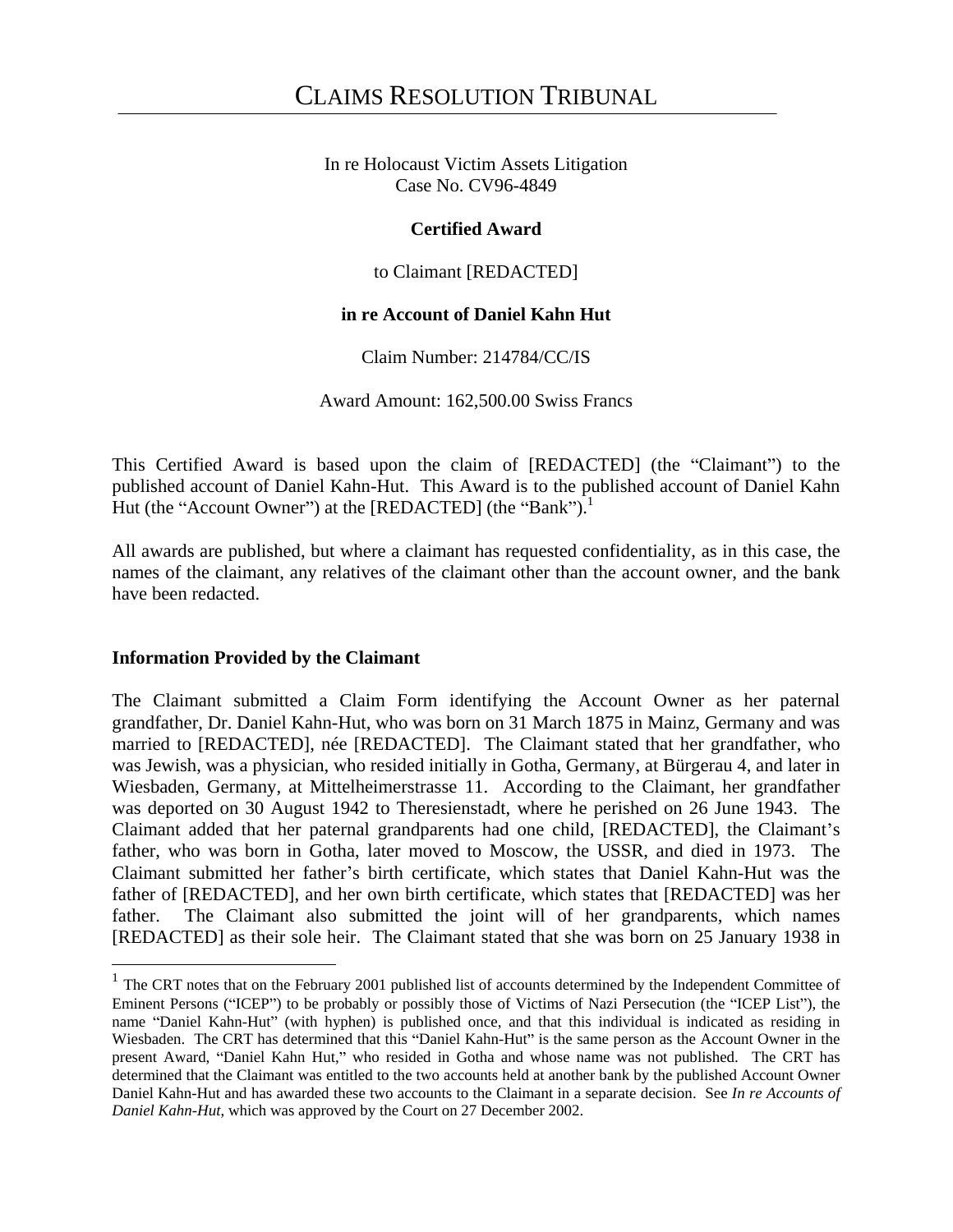Moscow. The contract of the contract of the contract of the contract of the contract of the contract of the contract of the contract of the contract of the contract of the contract of the contract of the contract of the co

The Claimant previously submitted an Initial Questionnaire ("IQ") with the Court in 1999, asserting her entitlement to a Swiss bank account owned by her grandfather, Daniel Kahn-Hut.

# **Information Available in the Bank s Record**

The Bank's record consists of a customer card. According to this record, the Account Owner was *Dr. med*. (*medical doctor*) Daniel Kahn Hut, who resided in Gotha, Germany. The Bank s record indicates that the Account Owner held a custody account numbered L 7167. The Bank's record further indicates that the account was closed on 30 December 1933. The Bank's record does not indicate the value of this account. There is no evidence in the Bank's record that the Account Owner or his heirs closed the account and received the proceeds themselves.

# **The CRT s Analysis**

### Identification of the Account Owner

The Claimant has plausibly identified the Account Owner. Her grandfather's name matches the published name of the Account Owner. The Claimant further identified her grandfather's city of residence, profession, and title, which match unpublished information about the Account Owner contained in the Bank's record.

 Additionally, the CRT notes that <sup>a</sup> database containing the names of victims of Nazi persecution includes a person named Daniel Kahn Hut, and indicates that his date of birth was 31 March 1875, which matches the information about the Account Owner provided by the Claimant. The database is a compilation of names from various sources, including the Yad Vashem Memorial of Israel.

The CRT notes that the Claimant filed an IQ with the Court in 1999, asserting her entitlement to a Swiss bank account owned by Daniel Kahn Hut, prior to the publication in February 2001 of the list of accounts determined by the Independent Committee of Eminent Persons ("ICEP") to be probably or possible those of Victims of Nazi Persecution (the "ICEP List"). This indicates that the Claimant has based her present claim not simply on the fact that an individual identified on the ICEP List as owning a Swiss bank account bears thesame name as her relative, but rather on a direct family relationship that was known to her before the publication of the ICEP List. It also indicates that the Claimant had reason to believe that her relative owned a Swiss bank account prior to the publication of the ICEP List. This supports the credibility of the information provided by the Claimant.

The CRT notes that the other claims to this account were disconfirmed because those claimants provided different cities or countries of residence, or professions than the city and country of residence, and profession of the Account Owner.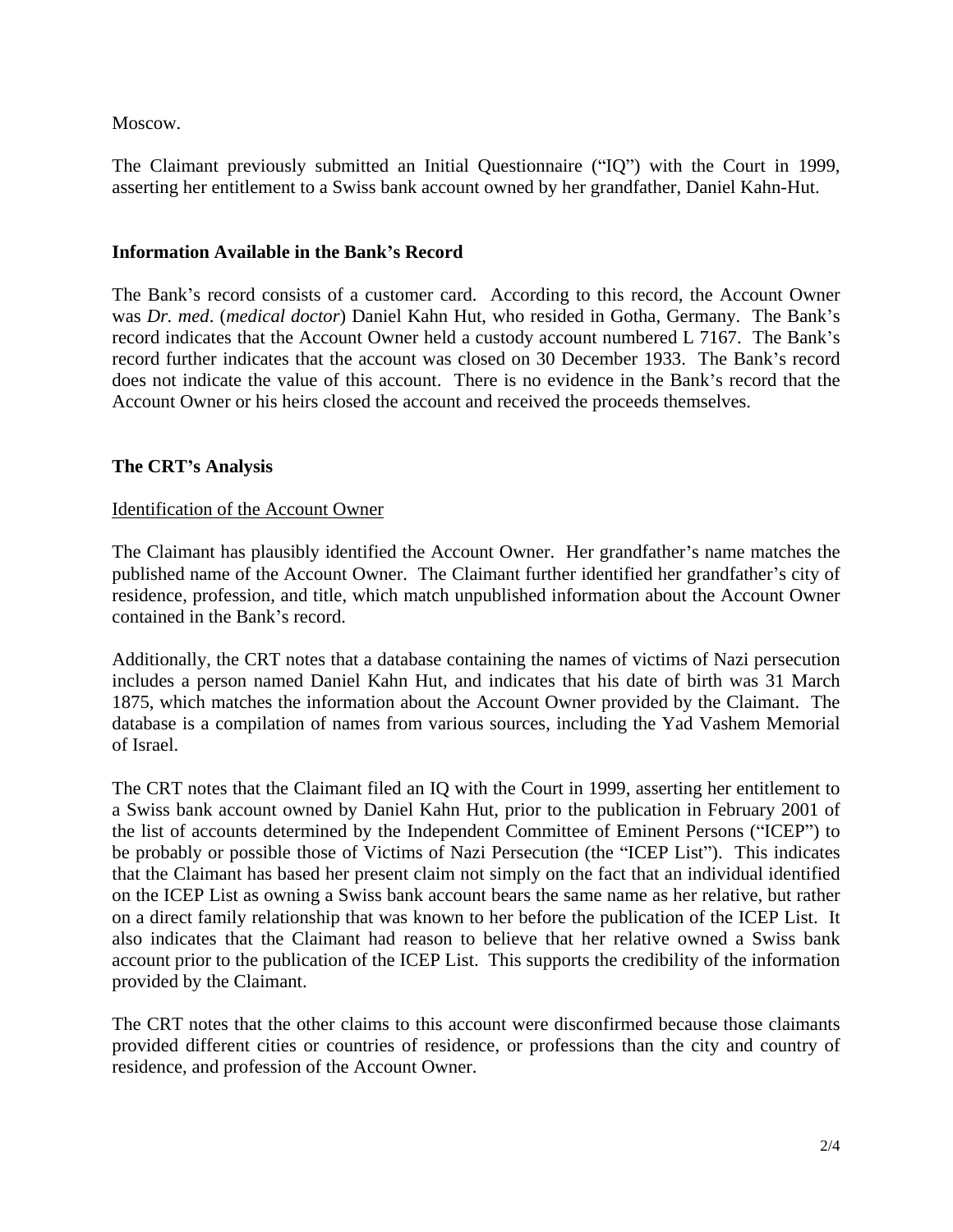## Status of the Account Owner as a Victim of Nazi Persecution

The Claimant has made a plausible showing that the Account Owner was a Victim of Nazi Persecution. The Claimant stated that the Account Owner was Jewish and that he was deported to Theresienstadt, where he perished. As noted above, a person named Daniel Kahn Hut was included in the CRT's database of victims.

## The Claimant's Relationship to the Account Owner

The Claimant has plausibly demonstrated that she is related to the Account Owner by submitting specific information and documents, demonstrating that the Account Owner was the Claimant's paternal grandfather. These documents include [REDACTED]'s birth certificate, which states that his father was Daniel Kahn-Hut, as well as her own birth certificate, which states that her father was [REDACTED]. There is no information to indicate that the Account Owner has other surviving heirs.

# The Issue of Who Received the Proceeds

Given that after coming to power in 1933, the Nazi regime embarked on a campaign to seize the domestic and foreign assets of the Jewish population through the enforcement of discriminatory taxes and other confiscatory measures, including confiscation of assets held in Swiss banks; that the Account Owner remained in Germany until 1942, when he was deported to Theresienstadt, where he perished, and would not have been able to repatriate his account to Germany without losing ultimate control over the proceeds; that the Account Owner and his heirs would not have been able to obtain information about his account after the Second World War from the Bank due to the Swiss banks' practice of withholding or misstating account information in their responses to inquiries by account owners because of the banks' concern regarding double liability; that there is no record of the payment of the Account Owner's account to him; and given the application of Presumptions (a), (h), (i), and (j), as provided in Article 28 of the Rules Governing the Claims Resolution Process, as amended (the "Rules") (see Appendix A) and Appendix  $C<sub>1</sub><sup>2</sup>$  the CRT concludes that it is plausible that the account proceeds were not paid to the Account Owner or his heirs. Based on its precedent and the Rules, the CRT applies presumptions to assist in the determination of whether or not Account Owners or their heirs received the proceeds of their accounts.

### Basis for the Award

The CRT has determined that an Award may be made in favor of the Claimant. First, the claim is admissible in accordance with the criteria contained in Article 18 of the Rules. Second, the Claimant has plausibly demonstrated that the Account Owner was her paternal grandfather, and that relationship justifies an Award. Third, the CRT has determined that it is plausible that neither the Account Owner nor his heirs received the proceeds of the claimed account.

 $2$  Appendix C appears on the CRT II website  $-$  [www.crt-ii.org](http://www.crt-ii.org)